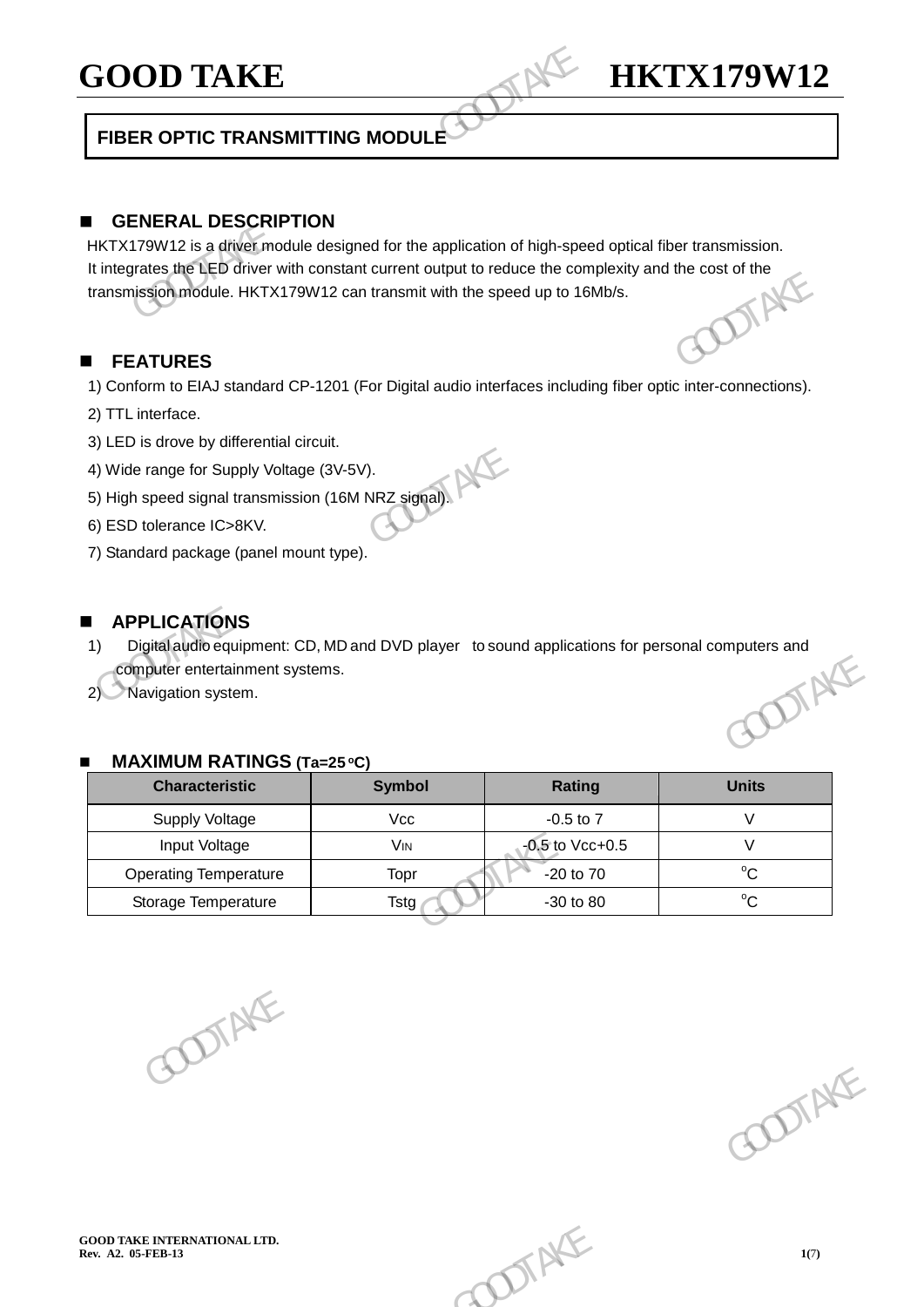### **RECOMMENDED OPERATING CONDITIONS AND ELECTRICAL CHARACTERISTICS (Ta=25 oC , Vcc=5V)**

| <b>Characteristic</b>           | <b>Symbol</b>  | <b>Condition</b>                                                     | <b>Min</b>     | <b>Typ</b>     | <b>Max</b>      | <b>Units</b> |
|---------------------------------|----------------|----------------------------------------------------------------------|----------------|----------------|-----------------|--------------|
| <b>Operating Voltage</b>        | Vcc            |                                                                      | 2.75           | 3              | 5.25            | $\vee$       |
| <b>Operating Current</b>        | lop            |                                                                      | 4.0            | 5.5            | 8.0             | mA           |
| Transmitter Wavelength          | $\lambda$ p    |                                                                      |                | 650            |                 | nm           |
| <b>Transmitter Light Power</b>  | Pf             | $*1$                                                                 | $-21$          |                | $-14$           | dBm          |
| Data Rate                       | $\mathsf{T}$   | NRZ Code *2                                                          | <b>DC</b>      |                | $\overline{15}$ | Mb/s         |
| <b>Pulse Width Distortion</b>   | $\triangle$ tw | Pulse width 62.5ns<br>Pulse cycle 125ns,<br>CL=10pF<br>Using HKRX179 | $-25$          |                | 25              | ns           |
| <b>Jitter</b>                   | $\triangle$ tj |                                                                      | ä,             | $\mathbf 1$    | 25              | ns           |
| Low to High Delay Time          | tplh           |                                                                      | $\overline{a}$ |                | 100             | ns           |
| High to Low Delay Time          | <b>tPHL</b>    |                                                                      |                |                | 100             | ns           |
| High Level Input Voltage        | <b>VIH</b>     | Vcc=3V or 5v                                                         | 2.0            | $\blacksquare$ |                 | $\vee$       |
| Low Level Input Voltage         | VIL            | Vcc=3V or 5v                                                         |                |                | 0.8             | $\vee$       |
| <b>High Level Input Current</b> | lін            |                                                                      | $\overline{a}$ |                | 20              | μA           |
| Low Level Input Current         | <b>IIL</b>     |                                                                      | $\overline{a}$ |                | $-0.4$          | mA           |

## **MECHANICAL CHARACTERISTICS (Ta=25 oC)**

| <b>MECHANICAL CHARACTERISTICS (Ta=25 °C)</b>          |               |                                    |            |            |            |              |
|-------------------------------------------------------|---------------|------------------------------------|------------|------------|------------|--------------|
| <b>Characteristic</b>                                 | <b>Symbol</b> | <b>Condition</b>                   | <b>Min</b> | <b>Typ</b> | <b>Max</b> | <b>Units</b> |
| <b>Insertion Force</b>                                |               | $*1$                               |            |            | 39.2       | N            |
| <b>Withdrawal Force</b>                               |               | $*1$                               | 6          |            | 39.2       | N            |
| Torque for Self-Tap                                   |               | Using self-tapping<br>screw (M3*8) | 60         |            | 100        | N-cm         |
| *1: Using standard optical fiber cable. (970/1000 um) |               |                                    |            |            |            |              |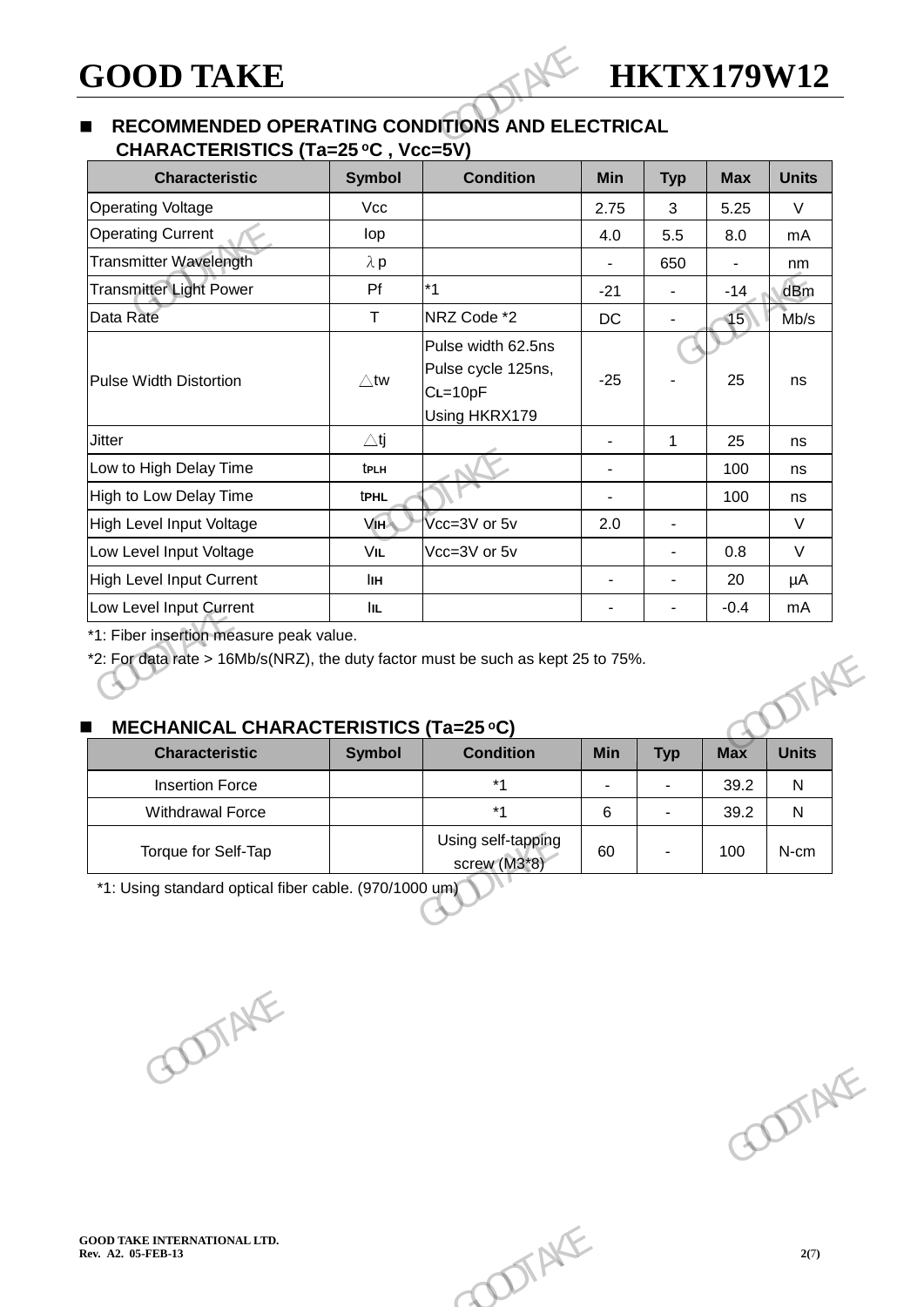

**TEST CIRCUIT**



| <b>COMMENTS</b><br>No.  | <b>Test Item</b>                                                                   | <b>Symbol</b>      |
|-------------------------|------------------------------------------------------------------------------------|--------------------|
| $\mathbf{1}$            | Low to High Pulse Delay Time                                                       | $t_{PLH}$          |
| $\overline{c}$          | High to Low Pulse Delay Time                                                       | $t_{\text{PHL}}$   |
| $\mathbf{3}$            | <b>Pulse Width Distortion</b><br>$\Delta$ tw = t <sub>PHL</sub> - t <sub>PLH</sub> | $\Delta \text{tw}$ |
| $\overline{\mathbf{4}}$ | High Level Output Voltage                                                          | $V_{OH}$           |
| 5                       | Low Level Output Voltage                                                           | $\rm V_{OL}$       |
|                         |                                                                                    | DIAKE              |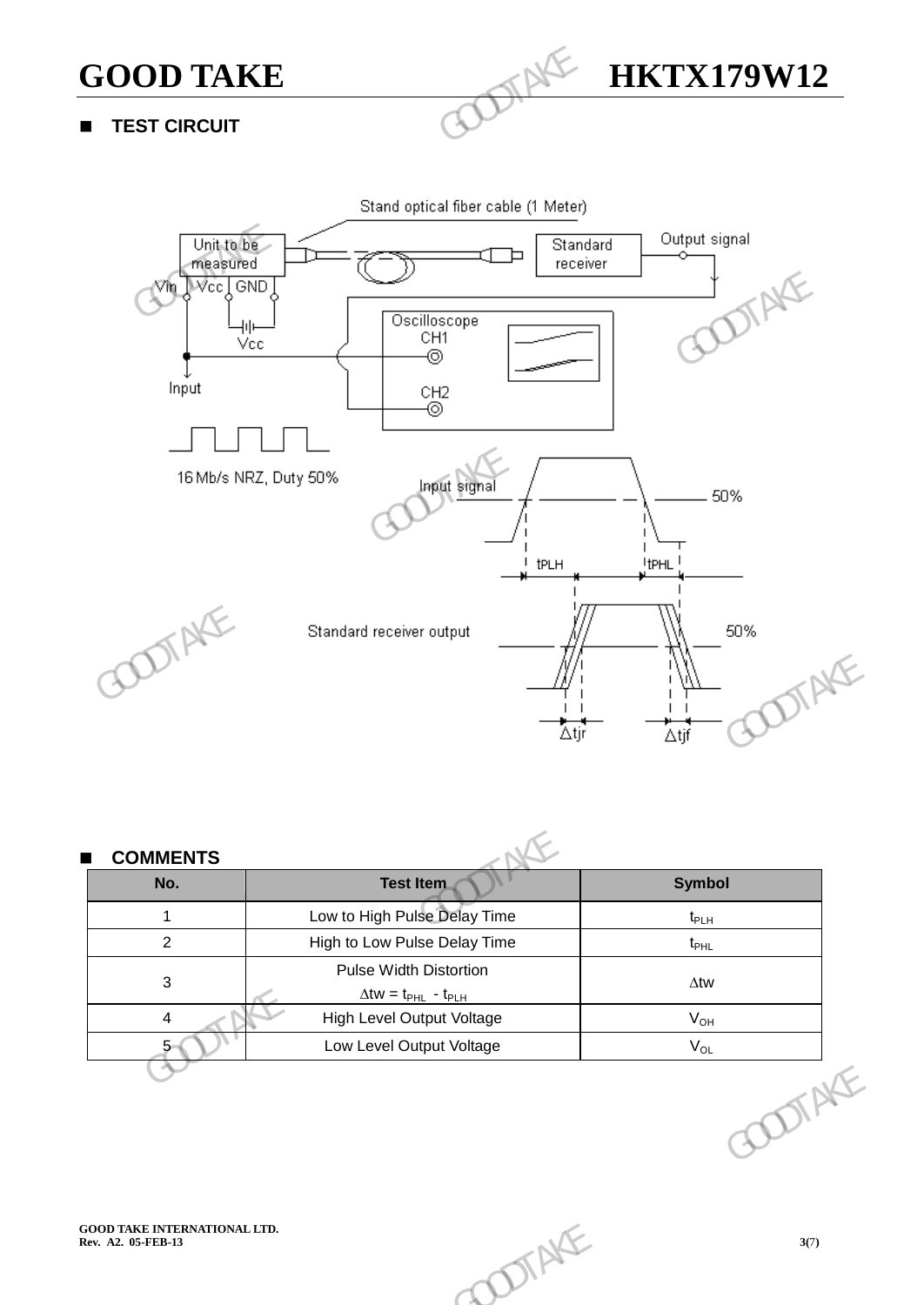

#### **HKTX179W12**

OUTLINE DIMENSION Unit: mm tolerance ±0.3mm



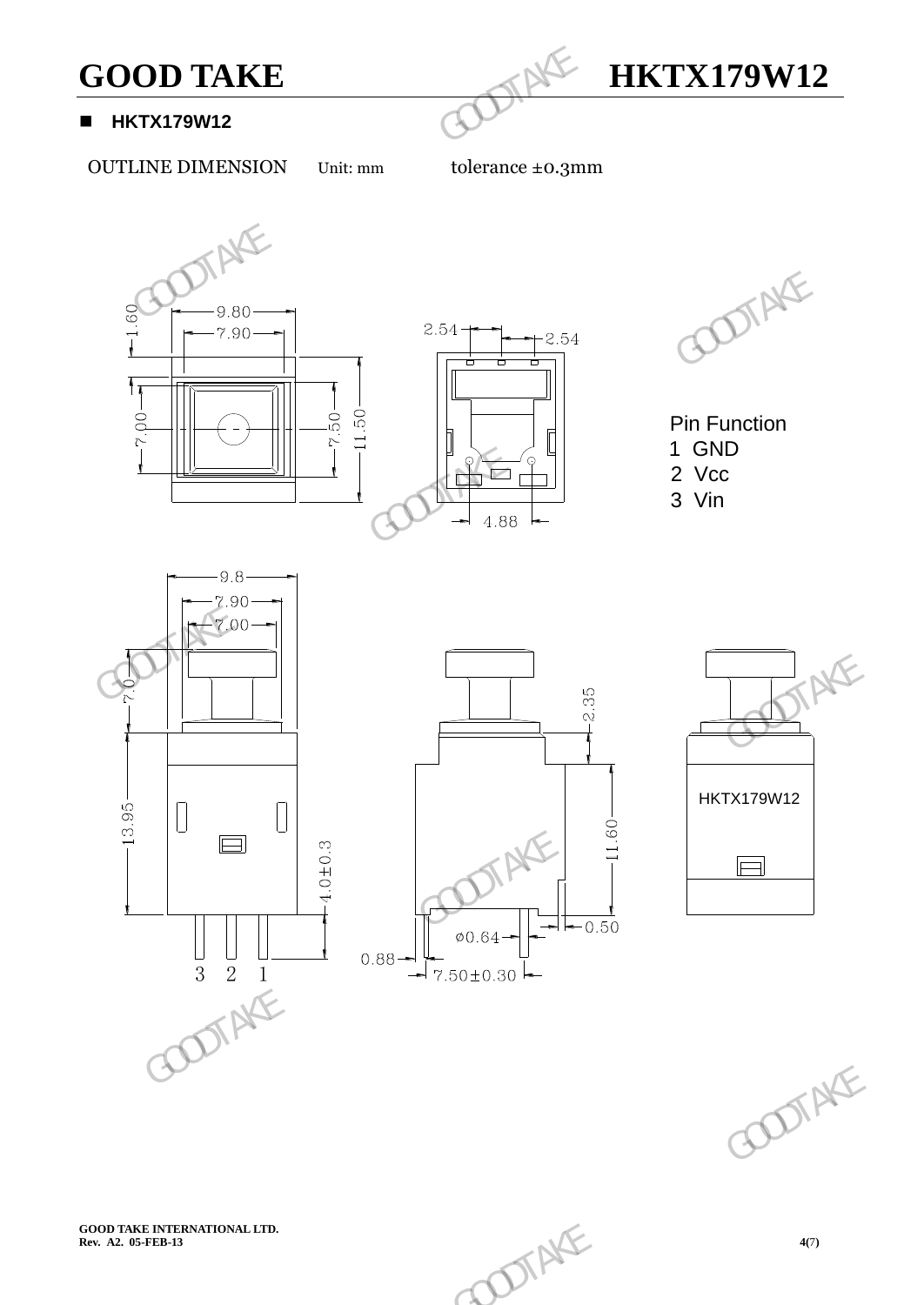

PCB Layout For Electorical Circuit (TOP VIEW)





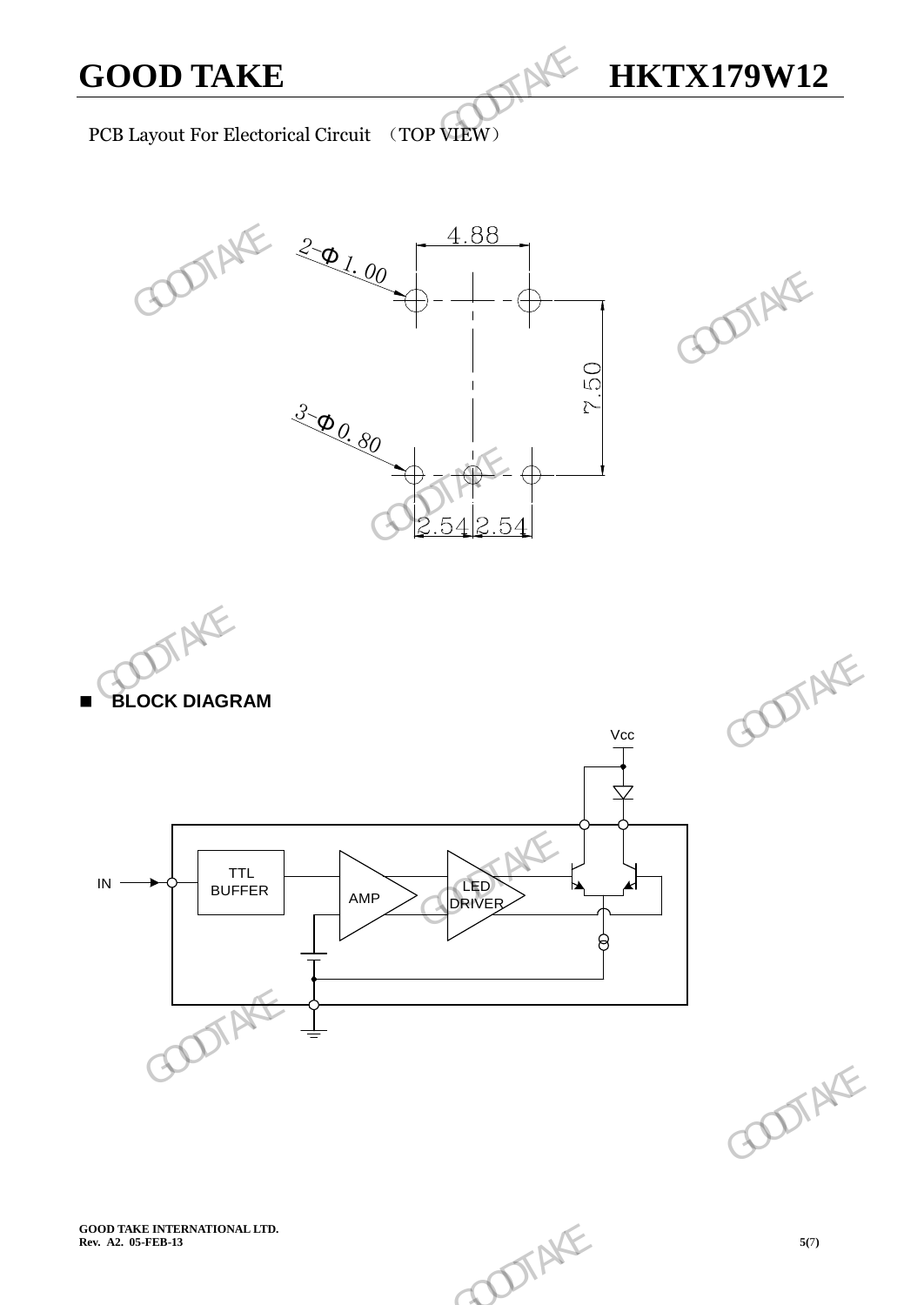# **GOOD TAKE HKTX179W12**

## **PRECAUTIONS DURING USE**

#### **1) Maximum rating**

The maximum ratings are the limit values that must not be exceeded when using the device. Any one of the ratings must not be exceeded. If the maximum rating is exceeded, the characteristics may not be recovered. In some extreme cases, the device may be permanently damage.

#### **2) Life of light emitters**

When the optical module is used for over a long period, degeneration of characteristics is mostly due to lowering of the fiber output power (Pf). This is caused by the degradation of the optical output of the LED's used as the light source. The cause of degradation of the optical output of the LED's may be defects in wafer crystallization or mold resin stress. The detailed caused are, however, not clear. **GOOD TAKE**<br> **PRECAUTIONS DURING USE**<br> **PRECAUTIONS DURING USE**<br> **PRECAUTIONS DURING USE**<br> **PRECAUTIONS DURING USE**<br> **PRECAUTIONS DURING USE**<br> **PRECAUTIONS DURING USE**<br> **PRECAUTIONS DURING USE**<br> **PRECAUTIONS DURING USE**<br>

The life of light emitters is greatly influenced by operating conditions and usage environment as well as the life characteristics unique to the device. Thus, when selecting a light emitter and setting the operating conditions, GOOD TAKE recommends that you check the life characteristics.

Depending on the environment conditions, GOOD TAKE recommends maintenance such as regular checks on the amount of optical output.

#### **3) Soldering**

Optical modules use semiconductor devices internally. However, in principle, optical modules are optical components. At soldering, take care that flux dose not contact the emitting surface or detecting surface. Also take care at flux removal after soldering. Some optical modules come with protective cap. The protective cap is used to avoid malfunction when the optical module is not in use. Not that it is not dust or waterproof. As mentioned before, optical modules are optical component. Thus, in principle, soldering where there may be flux residue or flux removal after soldering is not recommended. GOOD TAKE recommends that soldering be performed without the optical module mounted on the board. Then, after the board is cleaned, solder the optical module manually. Do not perform any further cleaning. If the optical module cannot be soldered manually, use non-halogen (chlorine-free) flux and make sure, without cleaning, there is no residue such as chlorine. This is one of the ways to eliminate the effects of flux. In such a case, check the reliability. Solven the physical module is used for over a long period, degeneration of characteristics is mostly due to be the physical module is used for over a long period, degeneration of the optical output of the LED's used as th dejidue or flux removal after soldering is not recommended. GOOD TAKE recommends that soldering<br>
immed without the optical module mounted on the board. Then, after the board is cleaned, solder this<br>
module manually. Do not

#### **4) Vibration and shock**

This module is resin-molded construction with wire fixed by resin. This structure is relatively sound against vibration or shock. In actual equipment, there are some cases where vibration, shock, and stress is applied to soldered parts or connected parts, resulting in line cut. Attention must be paid to the design of the mechanism for applications that are subject to large amounts of vibration.

#### **5) Fixing fiber optical transmitting module**

Solder the fixed pin of fiber optic transmitting module HKTX179W12 to the printed circuit board to fix the module to the board.

#### **6) Solvent**

When using solvent for flux removal, do not use a high acid or high alkali solvent. Be careful not to pour solvent in the optical connector ports. If solvent is inadvertently poured there, clean with cotton tips.<br>
7) Supp solvent in the optical connector ports. If solvent is inadvertently poured there, clean with cotton tips.

#### **7) Supply voltage**

Use the supply voltage within the Typ. Operating condition (Vcc = 2.7V~5.5V). Make sure that supply voltage does not exceed the maximum rating value of 7V, even instantaneously. subject to large amounts of vibration.<br> **g module**<br>
Solutions are primed circuit board to fix the<br>
discussion of the primed circuit board to fix the<br>
discussion of the primed circuit board to fix the<br>
Solution (1995).<br>
Sol